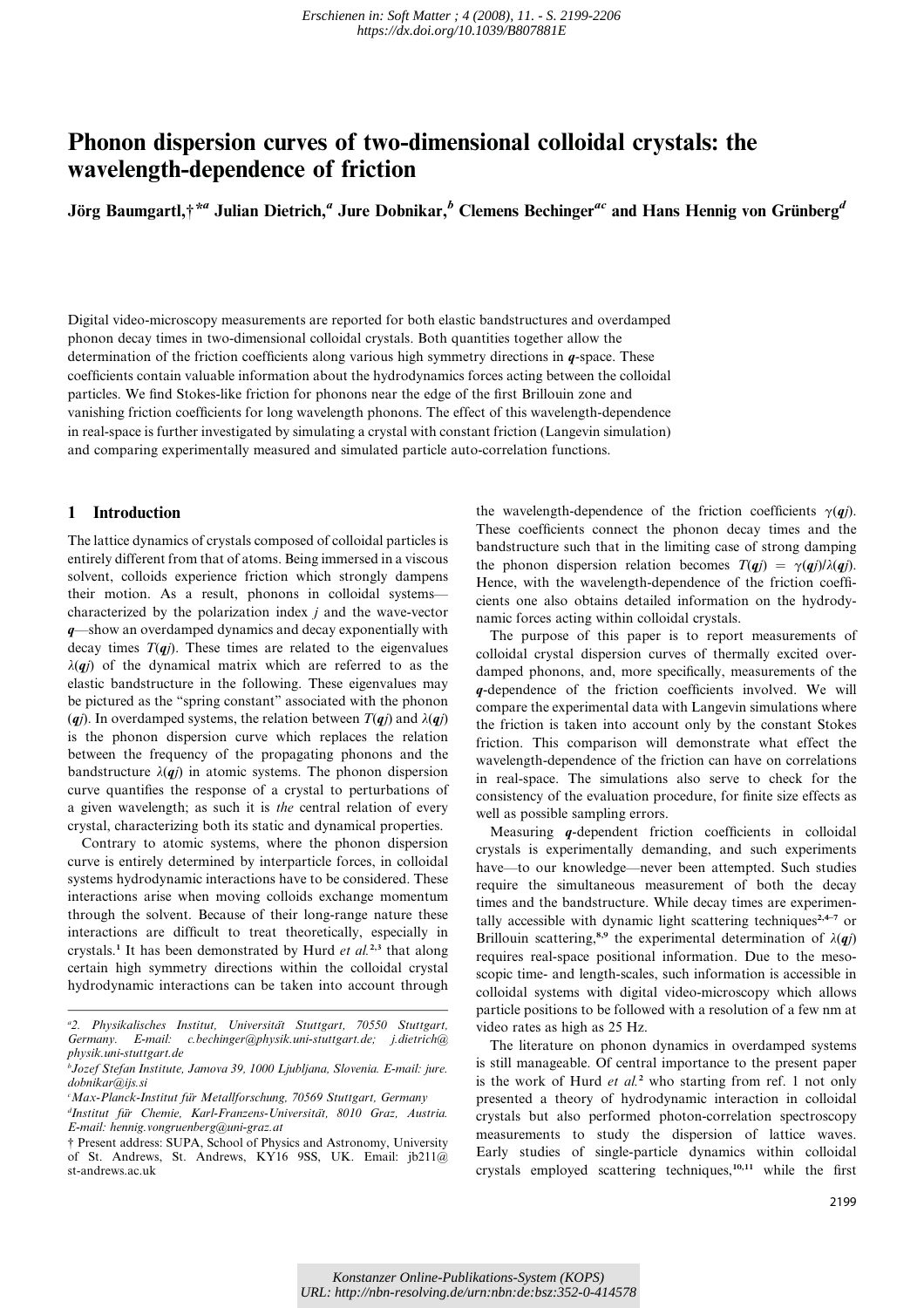video-microscopy experiments relevant to our question were presented by Bongers and Versmold<sup>12</sup> who measured the particle mean-square displacement as a function of time, later theoretically analysed within the framework of the Langevin model in ref. 13 and 14.

Hydrodynamics within colloidal systems that are not in the crystalline state, are the subject of a large number of papers. Digital video-microscopy has been used to investigate dynamic properties (dynamic structure factor, the hydrodynamic function, hydrodynamic diffusion coefficients) in colloidal suspensions confined between two parallel glass plates.<sup>15-17</sup> Colloidal friction has also been a major issue in recent optical tweezer measurements of the hydrodynamic interaction between two colloidal particles.18–20 The time-independent hydrodynamic forces as well as the cross-correlation function of the colloid position have been interpreted in terms of two-body hydrodynamic interactions, embodied by the Oseen tensor. However, a two-body description of hydrodynamics in crystals is inadequate because of the neglect of many-body effects which dominate the hydrodynamic interaction in regular arrays of particles.1,2

When at long wavelengths the frictional force vanishes, damping can become so weak that even in colloidal systems phonons should be able to propagate. Hurd et al.<sup>2</sup> predicted a switch to such propagating modes for transverse modes but were not able to observe them, probably because of the finite-cell geometry and hydrodynamic wall effects—a conclusion that has later been corroborated by Derksen and van de Water<sup>4</sup> who carefully reconsidered the Hurd experiment. An alternative explanation offered by Felderhof and Jones<sup>21</sup> in terms of additional damping through retarded counterions was challenged by Derksen and van de Water<sup>4</sup> and Hoppenbrouwers and van de Water.<sup>5</sup> Evidence for overdamped transverse modes turning propagative at long wavelengths has later been produced by Tata et al.<sup>7</sup> in finite size millimetre crystals and by Polin et al.<sup>22</sup> in one-dimensional colloidal crystals using holographic optical tweezers. We here completely ignore such propagating modes, returning to a brief discussion of their possible existence only in the last section.

The paper starts with a short presentation of the overdamped Langevin model of a colloidal crystal, which forms the basis of our simulations. Then, the experimental setup is described, followed by a section in which we outline how bandstructures, friction coefficients and correlation functions are obtained from particle configurations. We proceed with the coefficients and the particle auto-correlation functions to show the differences between systems with and without wavelength-dependent friction, i.e., the differences between simulation and experiment. The main conclusions of the paper are formulated in the last section.

# 2 Experimental

# 2.1 Simulation: the overdamped Langevin model of a colloidal crystal

We consider a two-dimensional (2D) hexagonal crystal of N colloidal spheres with diameter  $\sigma$  immersed in an aqueous electrolyte being characterized by the dielectric constant  $\varepsilon$  and the inverse screening length  $\kappa$ . Particle positions at time  $t$  are

denoted  $x_n(t)$  with *n* labeling a hexagonal lattice site  $R_n$ . The position vector decomposes into  $x_n(t) = \mathbf{R}_n + \mathbf{u}_n(t)$  with  $\mathbf{u}_n(t)$ being the particle displacement from the lattice site  $R_n$ . The interaction of two colloids at distance  $r$  is given by the Yukawa potential,

$$
\Phi(r) = \frac{\left(Z_{\text{eff}}e\right)^2}{4\pi\varepsilon_0\varepsilon} \frac{\exp(\kappa\sigma)}{\left(1 + \kappa\sigma/2\right)^2} \frac{\exp(-\kappa r)}{r} \tag{1}
$$

where  $Z_{\text{eff}}$  is the effective colloidal charge. Within the framework of the harmonic approximation, the particles interact through elastic forces characterized by the spring constant  $k_0$ , given by:

$$
k_0 = \left[\frac{\mathrm{d}^2 \Phi(r)}{\mathrm{d}r^2} - \frac{1}{r} \frac{\mathrm{d} \Phi(r)}{\mathrm{d}r}\right]_{r=a} \tag{2}
$$

where *a* is the nearest-neighbor distance in the hexagonal crystal.

As explained in the next section, in our experiments the colloidal crystal is stabilized by a commensurate hexagonal, light-induced substrate created by three interfering laser beams. In the sample plane, the electric fields (amplitude  $A_0$ ) of the linearly polarized laser beams are given by

$$
E_j(x) = A_0 \exp(iK_jx), j = 1, 2, 3
$$
  
with  $K_1 = Kae_y$ ,  

$$
K_2 = K\left(-\frac{\sqrt{3}}{2}ae_x - \frac{a}{2}e_y\right),
$$

$$
K_3 = K\left(\frac{\sqrt{3}}{2}ae_x - \frac{a}{2}e_y\right)
$$
(3)

where  $e_x = [1,0]$  and  $e_y = [0,1]$  are the basis vectors of Cartesian coordinates, and K is chosen to match commensurate conditions. The interfering laser beams create the substrate potential:

$$
\Phi_{\text{ext}}(\mathbf{x}) = \frac{A_0^2}{2} \left( 9 - \left| \sum_{i=1}^3 \exp(i\mathbf{K}_i \mathbf{x}) \right|^2 \right)
$$
  
=  $A_0^2 \left( 3 - \sum_{i < j} \cos[\mathbf{K}_{ij} \mathbf{x}] \right)$  (4)

where all three vectors  $K_{ij} = K_i - K_j$  must have a length  $K' =$  $4\pi/(\sqrt{3}a)$  to ensure a fully commensurate substrate. To adapt this potential to the harmonic approximation used in our simulations, we expanded the cosine function in eqn (4) for positions  $x_n = R_n + u_n$  near a lattice site  $R_n$ , and finally obtain:

$$
\Phi_{\text{ext}}(\boldsymbol{R}_n + \boldsymbol{u}_n) \approx \frac{A_0^2 K'^2}{2} \sum_{i < j} \left[ \boldsymbol{K}_{ij}' \boldsymbol{u}_n \right]^2 \tag{5}
$$

where  $K'_{ij} = K_{ij}/K'$  and where use was made of  $K_{ij}R_n = 2\pi m$  with an integer m. Thus, we arrive at another spring constant:

$$
k_1 = A_0^2 K'^2 = \left(\frac{A_0 4\pi}{\sqrt{3}a}\right)^2 \tag{6}
$$

defining the strength of the springs with which every particle is pinned to its lattice site  $R_n$ .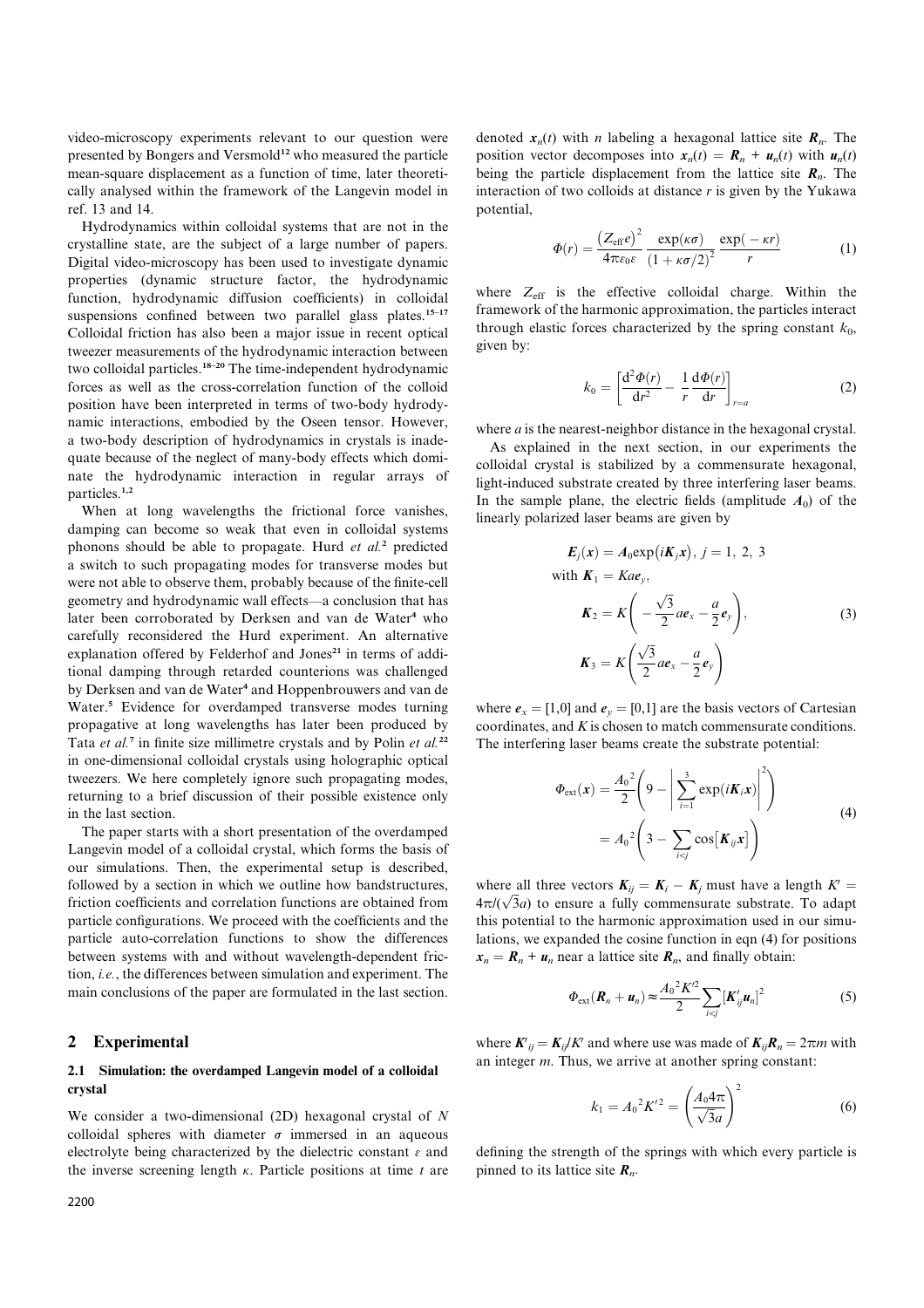Having introduced  $k_0$  and  $k_1$  we can now proceed to the model equation describing the dynamics of the colloidal crystal. We here adopt a simplified Langevin description of the lattice dynamics, ignore hydrodynamic interactions and include just the Stokes friction between the colloids and the solvent. For more elaborate lattice dynamic theories for colloidal crystals including hydrodynamic interactions, see ref. 2,21,23–25.

If  $R_n$  is an arbitrary reference site of the hexagonal lattice with its six nearest-neighbors  $R_1 = R_n + a e_y$ ,  $R_2 = R_n - (\sqrt{3}a/2)e_x$  $(a/2)e<sub>v</sub>$ , and so forth, the overdamped Langevin equation in the harmonic approximation reads:

$$
\gamma \frac{\partial u_{n\alpha}(t)}{\partial t} + \frac{k_0}{a^2} \sum_{m=1}^6 \sum_{\beta=x,y} (R_{m\alpha} - R_{n\alpha}) (R_{m\beta} - R_{n\beta}) \qquad (7)
$$
  
 
$$
\times [u_{m\beta}(t) - u_{n\beta}(t)] + k_1 u_{n\alpha}(t) + f_{n\alpha}(t) = 0
$$

where we have restricted ourselves to nearest-neighbor interactions and where an insignificant term  $\propto \delta_{\alpha\beta}\Phi'(r)/r$  has been omitted.  $\delta_{\alpha\beta}$  is Kronecker's delta and  $f_n(t)$  a randomly fluctuating force for which the following thermal averages must be satisfied

$$
\langle f_{n\alpha}(t) \rangle = 0,
$$
  

$$
\langle f_{n\alpha}(t) f_{n'\alpha'}(t+\tau) \rangle = 2\gamma k_B T \delta(\tau) \delta_{nn'} \delta_{\alpha\alpha'}
$$
 (8)

with  $k_BT$  being the thermal energy. In eqn (7), we have introduced the Stokes friction coefficient  $\gamma$  which measures how strongly a quiescent fluid resists the motion of an isolated sphere. Clearly, this is a rough approximation as the results of the present paper will once more confirm: neither can a crystal particle be considered isolated, nor is the surrounding fluid quiescent, but will in fact be itself in a dynamical state due to the motion of all other particles.

One can express the times in units of  $\gamma \mu m^2 (k_B T)^{-1}$  and the spring constant  $k_0$  in terms of  $k_B T \mu m^{-2}$  such that the number of independent input parameters for eqn (7) is reduced to just three values. In our simulations we have chosen  $k_0 \mu m^2 (k_B T)^{-1} = 20$ ,  $k_1/k_0 = 0.6$  and  $a = 4$  µm. While the simulations have been performed with reduced units, the data will be presented in normal physical units.

Finally, it must be mentioned that for technical reasons a value of  $k_0 \mu m^2 (k_B T)^{-1} = 20$  and above turned out to be the most convenient choice. These values are well above the ones observed in our experiments; however, the bandstructure scales with  $k_0$  as has been shown in ref. 26 and, therefore, our simulations allow for a meaningful analysis of the experimental results.

## 2.2 Experiment: 2D colloidal crystals stabilized by light-induced substrates

Experiments were performed with an aqueous suspension of highly charged polystyrene spheres with diameter  $\sigma = 2.4 \text{ }\mu\text{m}$ and a polydispersity below 4%. The particles interact via a screened Coulomb potential, eqn (1), with a renormalized surface charge of about  $Z_{\text{eff}} \approx 14000$  (see ref. 27) and a screening length  $\kappa^{-1} \approx 458$  nm, determined as described further below. As the sample cell we used a cuvette made of fused silica

with 200 µm spacing between the top and bottom plate. Due to the large volume the sample cell allows dilution of ions released by both the confining glass plates and the injected colloidal suspension which, consequently, allows for the rather large screening length realized in our experiment. The sample cell was connected to a standard closed deionization circuit to maintain stable ionic conditions during the measurements. An argon-ion laser beam (wavelength  $= 488$  nm) was scanned around the central region of the sample to create a boundary box whose size could be continuously adjusted by a pair of computercontrolled galvanostatically driven mirrors. This allowed us to adjust precisely the particle area density.<sup>28</sup> At sufficiently high particle densities the particles form a hexagonal 2D colloidal crystal ( $a = 6 \mu m$ ) close to the bottom plate (see Fig. 1). Outof-plane fluctuations are reduced by pushing the particles down towards the bottom plate with a normal incident laser beam. The interplay of the electrostatic particle-wall repulsion and the light pressure from above results in a mean particle-wall distance of about 2 um and normal fluctuations of an amplitude of less than 100 nm. By systematic variation of the light pressure we have verified that within our parameters it does not influence the results discussed below.

It is known that 2D crystals cannot have perfect long-range translational order because low-q phonons destabilize the system. This would considerably reduce the quality of our measured particle configurations and the correlation functions generated from them. We therefore stabilized the crystal by exposing it to the perfectly hexagonal commensurate substrate potential from eqn (4) being created from the interference of the three laser beams in eqn (3) ( $P = 5$  W, frequency-doubled Nd:YVO<sub>4</sub> laser, wavelength  $= 532$  nm). It has been shown theoretically and experimentally<sup>26,27</sup> that if the light-induced substrate is created from laser beams of the same intensity the resulting bandstructure is identical to that of the free crystal, except that it is shifted by  $k_1$ .

Particle positions and trajectories were determined for a 16 shell hexagonal crystallite ( $N = 817$  particles) which was part of a much larger crystal comprising about 2000 to 3000 particles.



Fig. 1 A sketch of the sample cell containing the 2D crystal subject to a light-induced substrate (indicated for one particle) and, additionally, pressed down towards the bottom plate by an normal incident laser beam.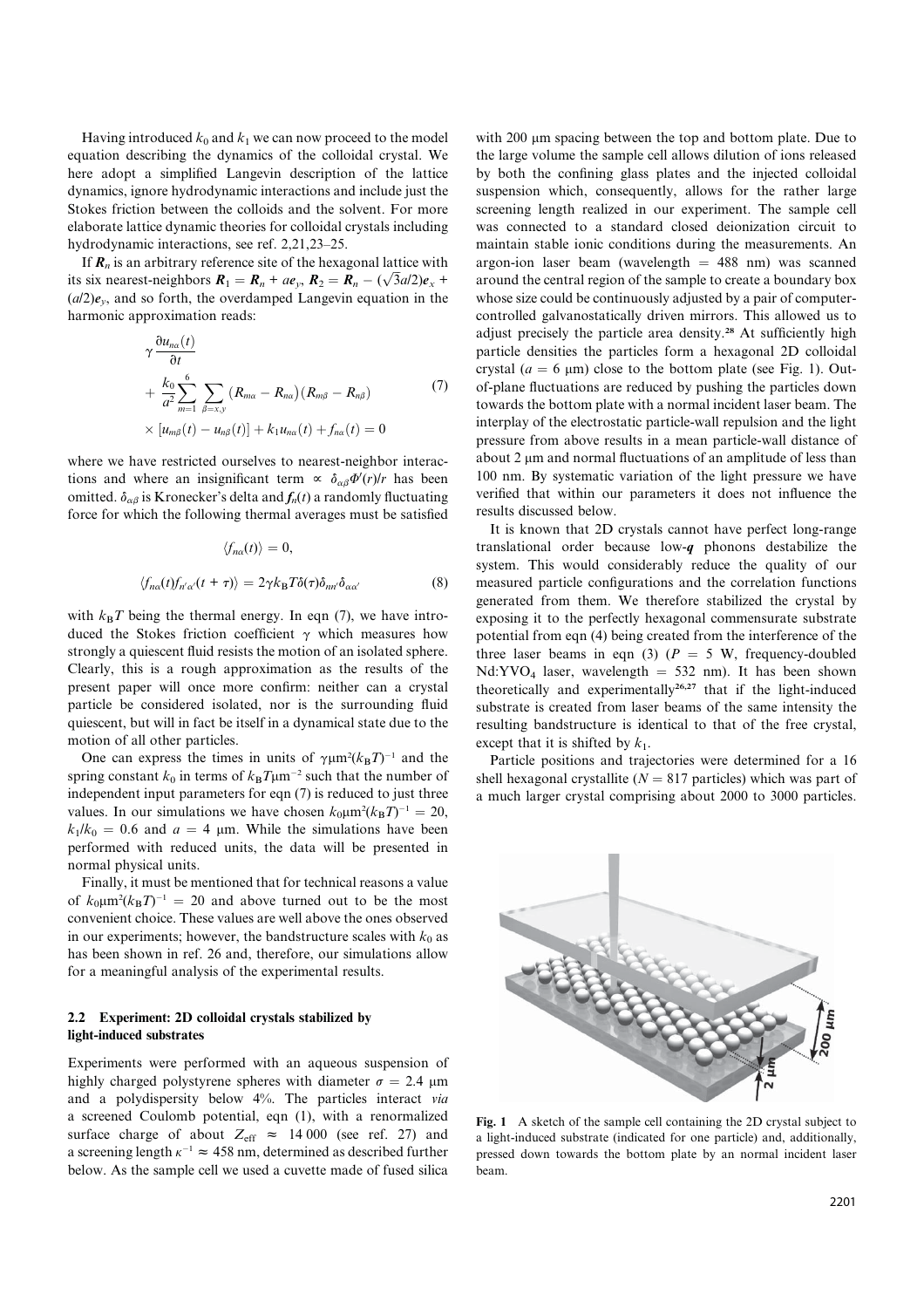All derived quantities were computed from averages over 29 500 images, using digital video-microscopy at an acquisition rate of 8 frames per second.

#### 2.3 Data processing: from configurations to derived quantities

Simulation and experiment produce the same output: sets of particle configurations. These will then be further processed to generate what may be called ''derived quantities''. Both sets of configurations, the computer-generated ones as well as the experimental ones, will be processed in the same way.

It is a straightforward procedure to compute for a given configuration the normal coordinates  $Q(qj,t)$  directly from the measured displacements  $u_n(t)$ <sup>26</sup> Here, q is one of the N allowed phonon wave-vectors, while j is the branch index,  $j = 1, 2,$ distinguishing between the longitudinal and transversal branch. The normal coordinates allow us to determine the normal-mode bandstructure  $\lambda(qj)$  through the equation:

$$
A(\boldsymbol{q}j) = \langle Q^*(\boldsymbol{q}j)Q(\boldsymbol{q}j)\rangle = \frac{k_B T}{\lambda(\boldsymbol{q}j)}\tag{9}
$$

Several experimental bandstructures of colloidal systems based on this relation can be found in literature.<sup>29-31</sup> Those bandstructures are consistent with theoretical calculations.<sup>26,32</sup> Starting from the overdamped Langevin equation, eqn (7), one finds that the normal-mode auto-correlation function decays exponentially,<sup>2,26</sup>

$$
\langle Q^*(\mathbf{q}j,\ t+\tau)Q(\mathbf{q}j,t)\rangle = A(\mathbf{q}j)\exp\left(-\frac{\tau}{T(\mathbf{q}j)}\right) \qquad (10)
$$

with the overdamped phonon dispersion relation:

$$
T(qj) = \frac{\gamma}{\lambda(qj)}\tag{11}
$$

connecting the phonon decay times  $T(qj)$  with the elastic bandstructure  $\lambda(qj)$ . So far, the friction coefficient  $\gamma$  has been taken to be constant, relying on the assumption of the Langevin model. Going beyond this model, this latter equation takes a different form. Hurd  $et$   $al$ <sup>2</sup> showed that along certain high symmetry directions (path sections 1 and 3, see central graph in top row of Fig. 2), hydrodynamic interactions lead to an overdamped phonon dispersion relation of the more general form,

$$
T(\mathbf{q}j) = \frac{\gamma(\mathbf{q}j)}{\lambda(\mathbf{q}j)}\tag{12}
$$

where the friction coefficient  $\gamma(qj)$  is no longer constant, but depends on the band index and the wave-vector  $q$ . Intuitively, a phonon mode with wave-vector  $q$  and polarization  $j$  is associated with a characteristic relative motion between particles and fluid. This motion mediates frictional forces quantified by the friction factor  $\gamma(qj)$  similar to a single-particle dragged through a liquid which is described by the Stokes friction coefficient  $\gamma = 6\pi \eta(\sigma/2)$  with  $\eta$  the fluid viscosity. In real-space, the q-dependence of  $\gamma$  manifests itself in friction forces depending on the velocities  $v_n$  of all particles. Hurd et al.<sup>2</sup> implemented this using the Rayleigh dissipation function



Fig. 2 The phonon auto-correlation function for the two band indices  $j = 1$  ( $\bullet$ ) and  $j = 2$  ( $\circ$ ) at certain q values in the first Brillouin zone, as determined from Langevin simulation data (A–D) and from videomicroscopy data (E–H). The center column shows the 817 allowed phonon wave-vectors  $q$  in the first Brillouin zone; the  $q$  value actually considered in the respective row is represented as  $\circ$ , q-vectors along the irreducible path are printed as  $\bullet$ , gray color is used otherwise. The numbers in the top graph label the sections of the path around the irreducible part of the first Brillouin zone. The solid lines are exponential fits to the data with the resulting phonon decay times given in the legend of each figure. The curves for  $j = 2$  ( $\bigcirc$ ) are vertically shifted for clarity.

 $W(\mathbf{v}_n)$  with  $\mathbf{F} = -\partial W(\mathbf{v}_n)/\partial \mathbf{v}_n$  the friction force exerted on the *n*th particle.

Having introduced eqn  $(9)$ – $(12)$ , we can formulate more precisely the central idea of the present work. Eqn (9) allows us to determine the bandstructure by taking  $\lambda(qi) = k_B T/A(qi)$ . Eqn (10), on the other hand, permits an independent determination of the decay times  $T(qj)$ . Multiplication of both quantities according to eqn (12) gives us access to the wave-vector dependent friction coefficients,

$$
\gamma(qj) = \lambda(qj)T(qj) \tag{13}
$$

allowing a detailed experimental study of  $\gamma(qj)$  and thus also a check of the Langevin model and its assumption of constant friction.

The colloidal crystal dynamics can also be studied by examining the behavior of the particle auto-correlation function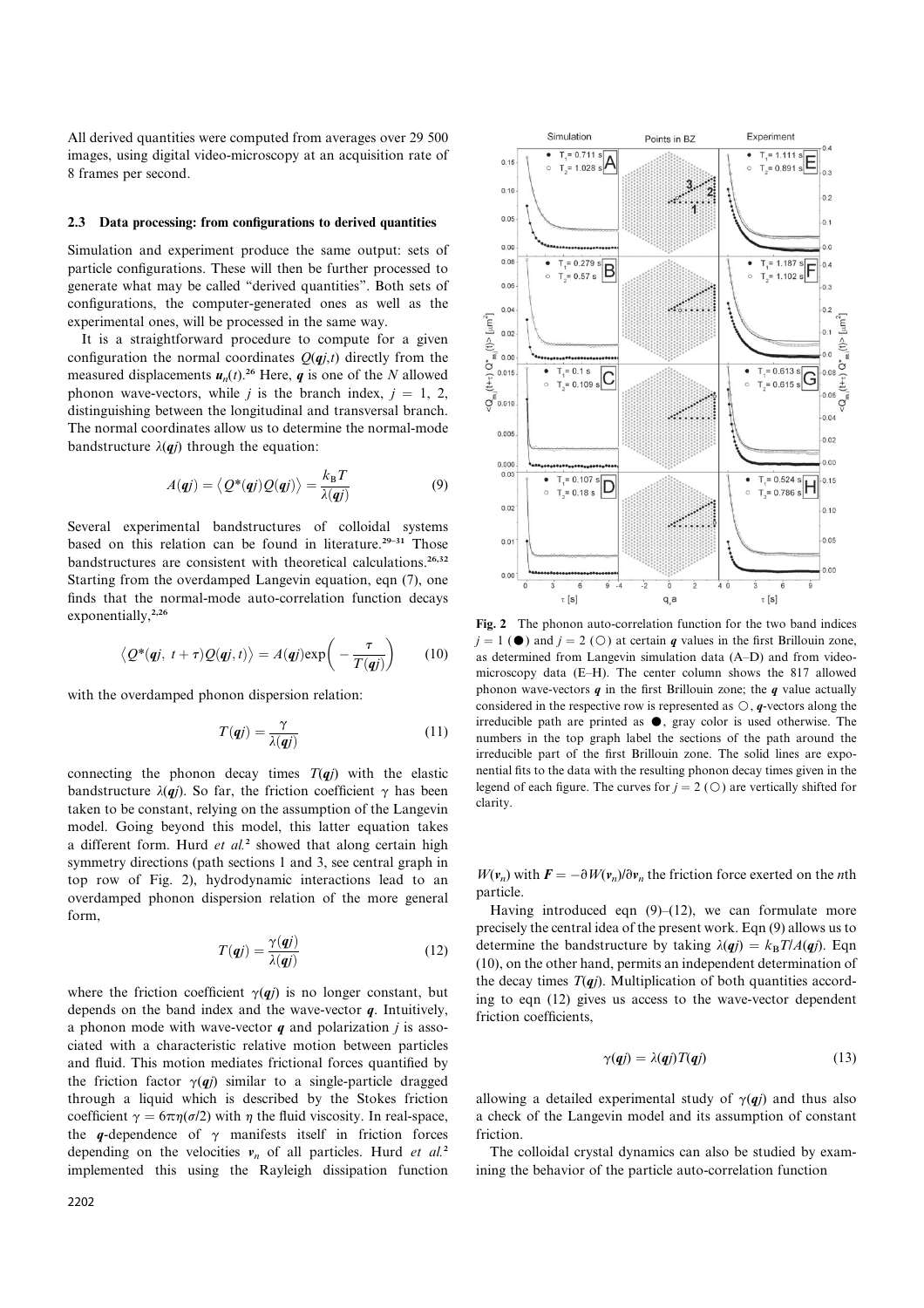$$
c(\tau) = \frac{1}{N} \sum_{n,\alpha} \langle u_{n\alpha}(t+\tau)u_{n\alpha}(t) \rangle
$$
  
= 
$$
\frac{1}{N} \sum_{q,j} \langle Q(qj, t+\tau)Q^*(qj, t) \rangle
$$
 (14)

which is connected to the time-dependent mean-square displacement  $\delta_{\text{MSD}}(\tau)$  through

$$
c(\tau) = \frac{1}{2} [\delta_{\text{MSD}}(\infty) - \delta_{\text{MSD}}(\tau)] \tag{15}
$$

Within the Langevin description, this auto-correlation function is related to the Laplace transformation of the phonon spectrum:<sup>26</sup>

$$
\frac{k_0 c(\tau')}{k_B T} = 2 \int d\lambda' \frac{G(\lambda')}{\lambda'} \exp(-\lambda' \tau') \tag{16}
$$

where  $\tau' = \tau k_0/\gamma$ ,  $\lambda' = \lambda/k_0$  and where

$$
G(\lambda) = \frac{1}{2N} \sum_{qj} \delta[\lambda - \lambda(qj)] \tag{17}
$$

is the phonon spectrum, counting the number of  $\lambda(qj)$  within the interval [ $\lambda$ ,  $\lambda$  + d $\lambda$ ]. This relation takes a static quantity—the system of q-dependent spring constants  $\lambda(qj)$ —to predict a quantity  $c(\tau)$  that characterizes the dynamics of the system. In classical atomic crystals, a similar relation exists, connecting the Fourier transform of the velocity auto-correlation function with the phonon density of states.<sup>33</sup> Eqn  $(16)$  is, of course, valid only within the framework of the Langevin model.

#### 3 Results

#### 3.1 Bandstructure, phonon decay and friction factors

Fig. 2 shows phonon auto-correlation functions computed either from simulation data (left column of plots) or from experimental configurations (right column of plots) for four different allowed wave-vectors  $q$  in the first Brillouin zone (center column of plots). As outlined in eqn (10) to (13), we expected an exponential decay and therefore fitted the data to the function  $A \exp(-\tau/T)$ . While such an exponential decay is indeed observed in the Langevin simulation data the experimental data show some deviations at larger times. The experimental and simulation curves are obtained from averages over 29 500 and 10 000 configurations, respectively. Averaging over time windows of different lengths, one can show that for correlation functions near to the edge of the first Brillouin zone (BZ) these deviations of the experimental curves are due to insufficient sampling. However, for correlation functions near the center of the first BZ, one finds deviations which seem to be independent of the average procedure. This might suggest that these (rather small) deviations are fingerprints of propagating modes which are not considered in our overdamped Langevin description and can thus not be reproduced with exponential fit functions. Such propagating modes are expected when the system is damped, but not overdamped, *i.e.*, when the damping is not strong enough to prevent an oscillatory behavior. The alternative explanation—that these deviations result from the typical 2D instability against low  $q$  phonons—can

be safely ruled out because the system is pinned to a hexagonal lattice by the light-induced substrate.

Performing such fits for all allowed wave-vectors along the irreducible path 1 to 3 (see top row in Fig. 2), one obtains the function  $T(qj)$ , that is, the phonon decay times for both branches as a function of the wave-vector. These times are plotted in the central row of Fig. 3, for both the experimental as well as the simulation data. On the other hand, one can use eqn (9) to determine the elastic bandstructure, plotted for both sets of data in the top row of Fig. 3. As expected, due to the presence of the stabilizing substrate the bandstructures are slightly shifted upwards, with a shift that is directly proportional to the constant  $k_1$ . Harmonic lattice theory of 2D colloids in light-induced potentials<sup>26</sup> provides us with explicit expressions for the bandstructure; they are fitted in Fig. 3 to the measured structure using  $k_0$  and  $k_1$  as fitting parameters. For the bandstructures produced from the simulated data, we obtain  $k_1/k_0 = 0.49$  and  $k_0 =$ 18.9  $k_B T \mu m^{-2}$  in good agreement with the values actually used in the simulation, while from the experimental structures we derive  $k_1/k_0 = 0.61$  and  $k_0 = 3.3$   $k_B T \mu m^{-2}$ . With that we can estimate with eqn (2) (asumming  $Z_{\text{eff}} = 14000$ ) a value for  $1/\kappa$  of 458 nm. We performed independent pair interaction measurements with two particles according to the procedure put forward in ref. 34 and, as a result, we found that  $\kappa^{-1} = 458$  nm is a reasonable value.



Fig. 3 The elastic bandstructure  $\lambda(qj)$  (top pair of graphs), phonon decay times  $T(qj)$  (central pair of graphs), and wavelength-dependent friction coefficient  $\gamma(qj)$  (bottom row), plotted along the irreducible path 1 to 3 of the first Brillouin zone (see top row in Fig. 2). Solid lines in the upper graph represent bandstructures calculated within the framework of harmonic lattice theory.  $\bigcirc$  and  $\bullet$  correspond to the band indices  $i = 1, 2.$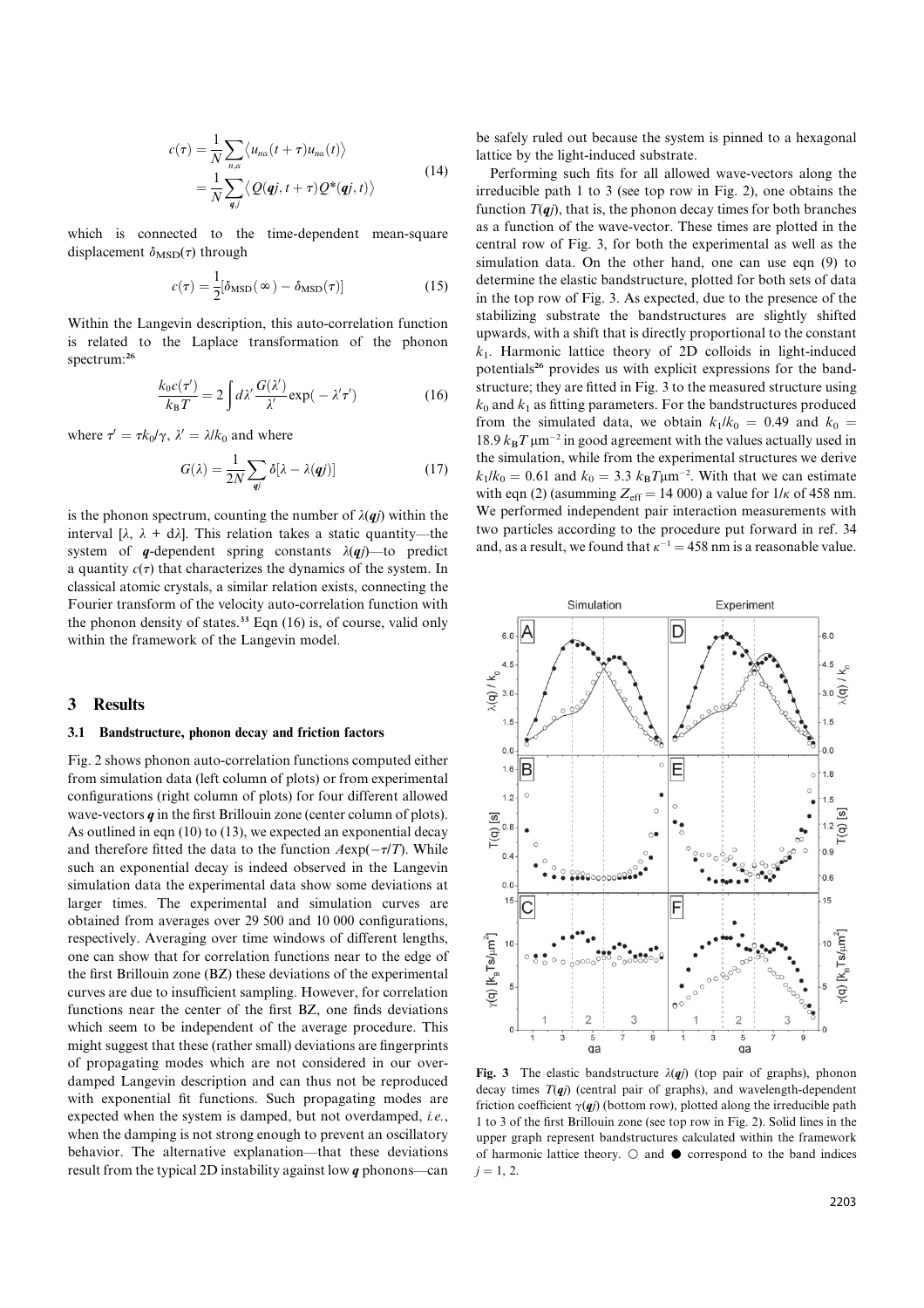However, both a possible influence of many-particle interactions<sup>35</sup> and the dependence of  $Z_{\text{eff}}$  on  $\kappa^{36}$  were not taken into account which are effectively absorbed into the  $\kappa$  value determined from the bandstructure.

Following eqn (13) we multiply the two quantities  $\lambda(qj)$  and  $T(qj)$  to obtain the friction coefficients  $\gamma(qj)$ , plotted in the bottom row of Fig. 3. In the simulations we used the value  $\gamma =$ 8.33  $k_B T s \mu m^{-2}$  and a similar value  $\gamma = 8.85 k_B T s \mu m^{-2}$ , independent of the wave-vector, comes out from the evaluation procedure. This demonstrates the internal consistency of our scheme and the correct implementation of our data evaluation procedures. More importantly, it shows (i) that our statistics (which in the experiment are even better) are sufficient, and (ii) that finite size effects are negligible. While in the experiment we analysed a 16 shell hexagonal crystallite being part of a much larger crystal, the simulation has been carried out with 1000 particles and analysed within a 12 shell hexagonal crystallite comprising 469 particles. Finite size effects would show up in strong variations of  $\gamma(qj)$  near the center of the BZ—something we do not observe in Fig. 3. Since the experimental system size is considerably larger than in the simulation, we can be rather confident that also the experimental data are not polluted by finite size effects.

With that we turn to our main result—the function  $\gamma(qj)$ derived from the experimental data (Fig. 3F). We observe pronounced variations of the friction coefficient, having roughly constant values only in one band and only very close to the edge of the BZ. Most importantly, for both bands  $\gamma(qj)$  tends to zero for  $q \rightarrow 0$ . Almost the same function  $\gamma(qj)$  is obtained when the renormalized simulated bandstructure is multiplied with the experimental decay times. This finding demonstrates that it is essentially the differences in  $T(qj)$  which lead to the differences in  $\gamma(qi)$  between experiment and simulation. The different  $q\rightarrow0$ behavior of the friction coefficients can then be traced back to the decay times in this limit being considerably longer in the simulation than in reality, implying that experimentally the long wavelength phonons are decaying much faster than the Langevin simulation with its constant friction assumption suggests. This is an effect due to hydrodynamic interactions that shall be further discussed in the last section.

Fig. 4 shows again the measured friction factors: now the coefficients for both q directions, path 1 and 3 (see the top row of Fig. 2), appear over the same axis. Also, the coefficients have been averaged over three equivalent directions in q-space. Note that consideration of all 12 directions is obsolete due to symmetry reasons. To facilitate easy reproduction of our results we have fitted the curves to a polynomial, with the fitting parameters given in Table 1. We observe for  $q \rightarrow 0$  that while the fitted functions of the longitudinal branches go to zero, those of the two transversal modes extrapolate our results to a value slightly larger than zero. We expect that this extrapolation is not very meaningful as the real curve between  $q = 0$  and our first measured data point might be completely different because of the emergence of propagating phonons in this  $q$  regime which would destroy the basis of our determination of  $T(\boldsymbol{q})$ .

We finally observe that the theoretical Stokes friction coefficient  $6\pi\eta(\sigma/2)$  for our colloidal spheres in water is 5  $k_B Ts \mu m^{-2}$ , showing that our coefficients are of a reasonable magnitude (see Fig. 3 and Fig. 4). This statement is supported by the observation



Fig. 4 Measured friction coefficients  $\gamma(qj)$  as shown in Fig. 3F together with fitted polynomials (lines). Fit-parameters are listed in Table 1. The upper two curves show the coefficients for the longitudinal modes, while the lower two curves correspond to the transversal modes.  $\circ$  represents a direction in q-space along path 1 (see top row in Fig. 2),  $\bullet$  represents a direction along path 3.

**Table 1** Fit-parameters of the function  $f(x) = A + Bx + Cx^2 + Dx^3$  used in Fig. 4

|              | Path |    | В    | €       |         |
|--------------|------|----|------|---------|---------|
| Longitudinal |      |    | 7.17 | $-145$  | 0.07    |
| Longitudinal |      |    | 6.72 | $-1.24$ | 0.07    |
| Tranversal   | 3    | 17 | 1.16 | 0.28    | $-0.02$ |
| Tranversal   |      | 17 | 1 28 | 0.29    | $-0.09$ |

presented in ref. 37 where  $\gamma$  increases to 8–10  $k_B T s \mu m^{-2}$  if the colloidal sphere is located approximately  $2 \mu m$  above a wall.

#### 3.2 Phonon spectrum and mean-square displacement

Instead of considering the dynamics of all  $2N$  phonons individually, one may also study the colloidal dynamics more globally by examining the average over all phonon auto-correlation functions  $\langle Q(qj,t + \tau)Q^*(qj,t) \rangle$ , thus arriving at the *particle* autocorrelation function  $c(\tau)$  defined in eqn (14). As an average over all phonons, it is perhaps more suited to serve as a general measure of the colloidal dynamics; physically it is directly linked to the time-dependent mean-square displacement, eqn (15).

To see how the observed differences between the actual colloid dynamics and the Langevin dynamics manifest themselves with respect to the particle auto-correlation function  $c(\tau)$ , a Langevin prediction of  $c(\tau)$  for the experimental system is required. Here, we can exploit the relation in eqn (16) which, assuming a Langevin system, derives  $c(\tau)$  directly from the phonon spectrum  $G(\lambda)$  and thus essentially from the bandstructure  $\lambda(qj)$ . A value for  $c(\tau)$  thus predicted can then be confronted with the actual particle auto-correlation function obtained from averaging  $\langle u_{n\alpha}(t + \tau)u_{n\alpha}(t) \rangle$  as given in eqn (14). This is the idea of Fig. 5.

The figure shows almost identical phonon spectra for both the simulated and the experimental system. Several singularities can be seen, the most important one is the jump singularity on the left edge of the spectrum. If  $k_1 \rightarrow 0$ , *i.e.*, if the substrate potential is switched off, this singularity shifts to  $\lambda = 0$  and the phonon spectrum  $G(\lambda)$  takes a finite value at  $\lambda = 0$ . This will then lead to a divergent integral in eqn (16) and, as a result,  $c(\tau)$  will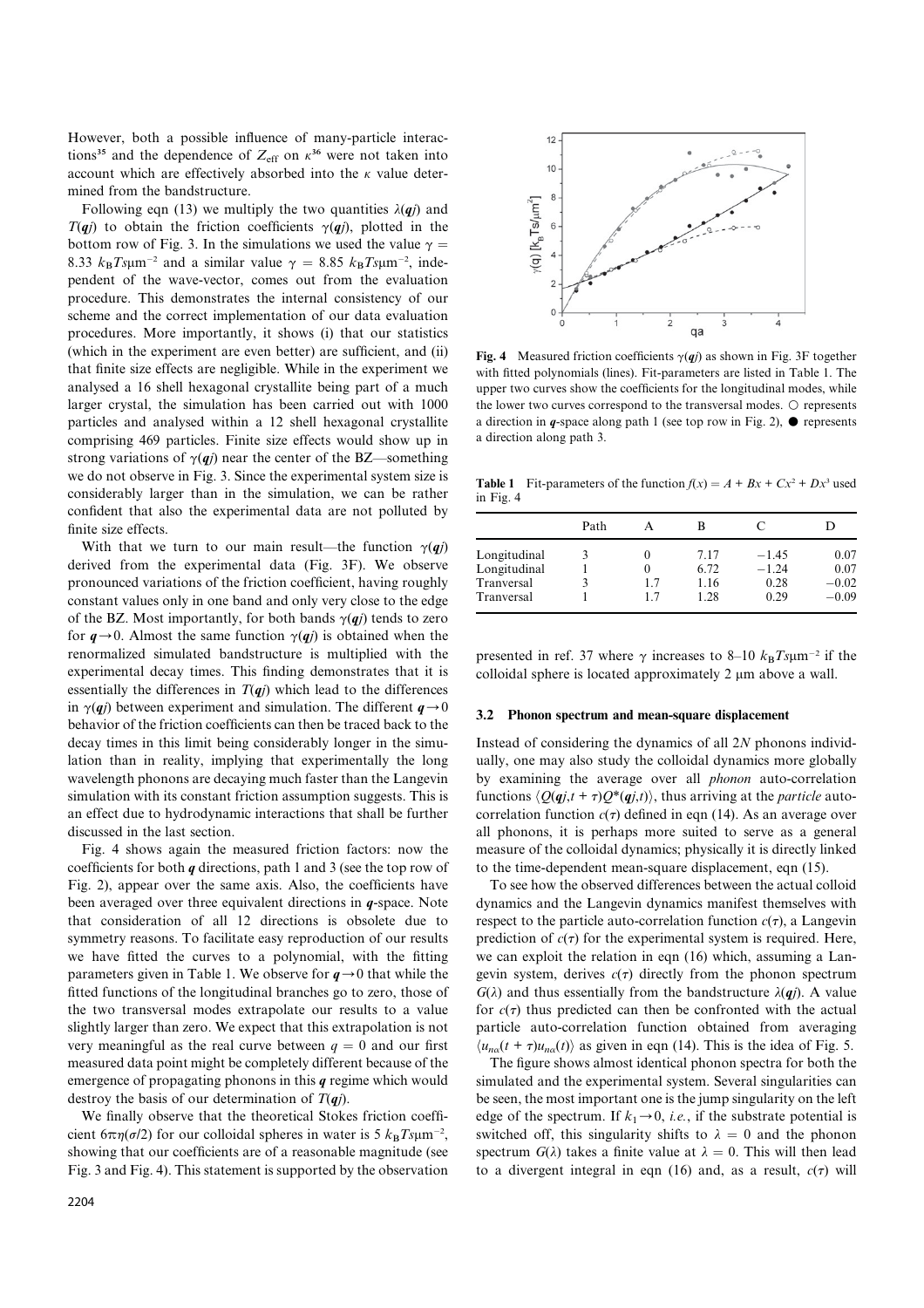

Fig. 5 Insets: phonon spectra, as obtained from applying eqn (17) to the simulated and experimental bandstructures  $\lambda(qj)$  presented in Fig. 3. Main figures: particle auto-correlation functions obtained from the phonon spectra through a Laplace transformation  $(-)$  and by direct evaluation and averaging of  $\langle u_{n\alpha}(t + \tau)u_{n\alpha}(t)\rangle$  following eqn (14) (O). A: simulation, B: experiment.

logarithmically diverge.<sup>26</sup> This is the well-known instability of 2D crystals which we here see to have been cured thanks to the stabilizing effect of the substrate and the light-induced shift of the jump singularity of  $G(\lambda)$  away from  $\lambda = 0$ .

The Laplace transforms of the phonon spectra, eqn (16), are given as solid lines in the main figures of Fig. 5, and are compared to the  $c(\tau)$  obtained from processing particle displacements of 6000 (experiment) and 2000 (simulation) different configurations containing 1017 (experiment) and 563 (simulation) particles. For the simulation, being based exclusively on the Langevin model, we must find perfect agreement between both curves, provided our scheme is consistent and the data analysis tools are free from flaws. And, indeed, we do find consistency of the data. As for the experimental system agreement can only be expected as long as the Langvin model applies. We observe a reasonable agreement for the first five seconds (up to  $\tau' = 2$ ) and marked deviations towards negative values between  $\tau' = 2$  and  $\tau' = 10$ . These deviations are not produced by poor statistics, or by the instability of 2D crystals which we have supressed by the substrate, but are a real feature of the system. Very likely, it is—in a realspace presentation—the effect of the wave-vector dependence of the friction coefficients.

#### 4 Discussion and concluding remarks

The novel aspect of the present paper is the experimental determination of the wavelength-dependence of the friction coefficients in 2D colloidal crystals and, based on these data, a comparison of the colloidal dynamics to the more simplified Langevin dynamics. Determining the  $q$ -dependence of friction coefficients requires the measurement of two quantities independently, the elastic bandstructure  $\lambda(qj)$  and the phonon decay times  $T(qi)$ . The friction coefficients then follow from multiplying both quantities. Such a measurement is possible only with video-microscopy data—a technique whose most appealing property is that it allows us to directly ''see'' the overdamped dynamics of the colloids, in the form of the exponential decay of the phonon auto-correlation function in Fig. 2.

Our main finding is that in the long-wavelength limit, the friction coefficient vanishes, *i.e.*,  $\gamma(qj) \rightarrow 0$  for  $q \rightarrow 0$ . This is clearly the case for the longitudinal modes while the extrapolated curves for the transversal modes show a small offset at  $q = 0$ which, however, is probably not a meaningful extrapolation. The vanishing of friction of long wavelength phonons is a very reasonable result. Hurd et al. pointed out that in 3D colloidal crystals back flow will give an extra damping to longitudinal modes such that for  $q \rightarrow 0$  the damping is even larger than the Stokes friction coefficient. Transverse modes, on the other hand, have been shown not to be affected by a backflow damping; the flow induced by the collective motions of the spheres now adds constructively, leading to vanishing friction coefficients at long wavelengths. Quite the same mechanism can be postulated to work for our 2D system: the transverse modes in the limit  $q\rightarrow0$ will also induce constructive interference of the flow, an overall flow field occurs going in the same direction as the moving colloids and, as a result, the colloidal particles no longer show motion relative to the surrounding fluid, leading to a vanishing of the friction and thus a faster decay of the overdamped phonons. For longitudinal modes, our 2D system differs from the 3D system in that the 2D layer of particles is coupled to a third spatial dimension into which the flow is free to move. This third dimension prevents the back-flow damping, and a favorable interference of the flow into the third dimension should again be the reason for the vanishing of the friction coefficient for  $q \rightarrow 0$ . However, a more detailed explanation—as well as a theoretical reproduction of  $\gamma(qj)$  in Fig. 3—has to wait for a proper hydrodynamic theory describing our system. Such a theory must also account for hydrodynamic effects resulting from the walls confining our systems.<sup>38</sup> Our results might also be interesting if reproduced when applying more advanced simulation techniques<sup>39</sup> taking into account many-particle hydrodynamics.

With these results in mind, it is clear that taking a constant friction coefficient is a rather gross assumption of the overdamped Langevin model. In addition, this model ignores that vanishing friction coefficients in the long wavelength limit necessarily permit phonons to start propagating (though being still damped, but not overdamped). Systematic deviations from the exponentials in Fig. 2 might be seen as a first indication for the existence of such modes. However, it is also evident from Fig. 2 that given that these deviations indeed signal the onset of propagating phonons, they are still rather weak and far from being able to dominate the overall dynamics of the system. The success and failure of the overdamped Langevin model is best summarized by Fig. 5, showing a particle auto-correlation function  $c(\tau)$  that agrees with the Langevin prediction only within the first few seconds. Beyond that time, clear devations towards negative values in  $c(\tau)$  (anti-correlated behavior) can be